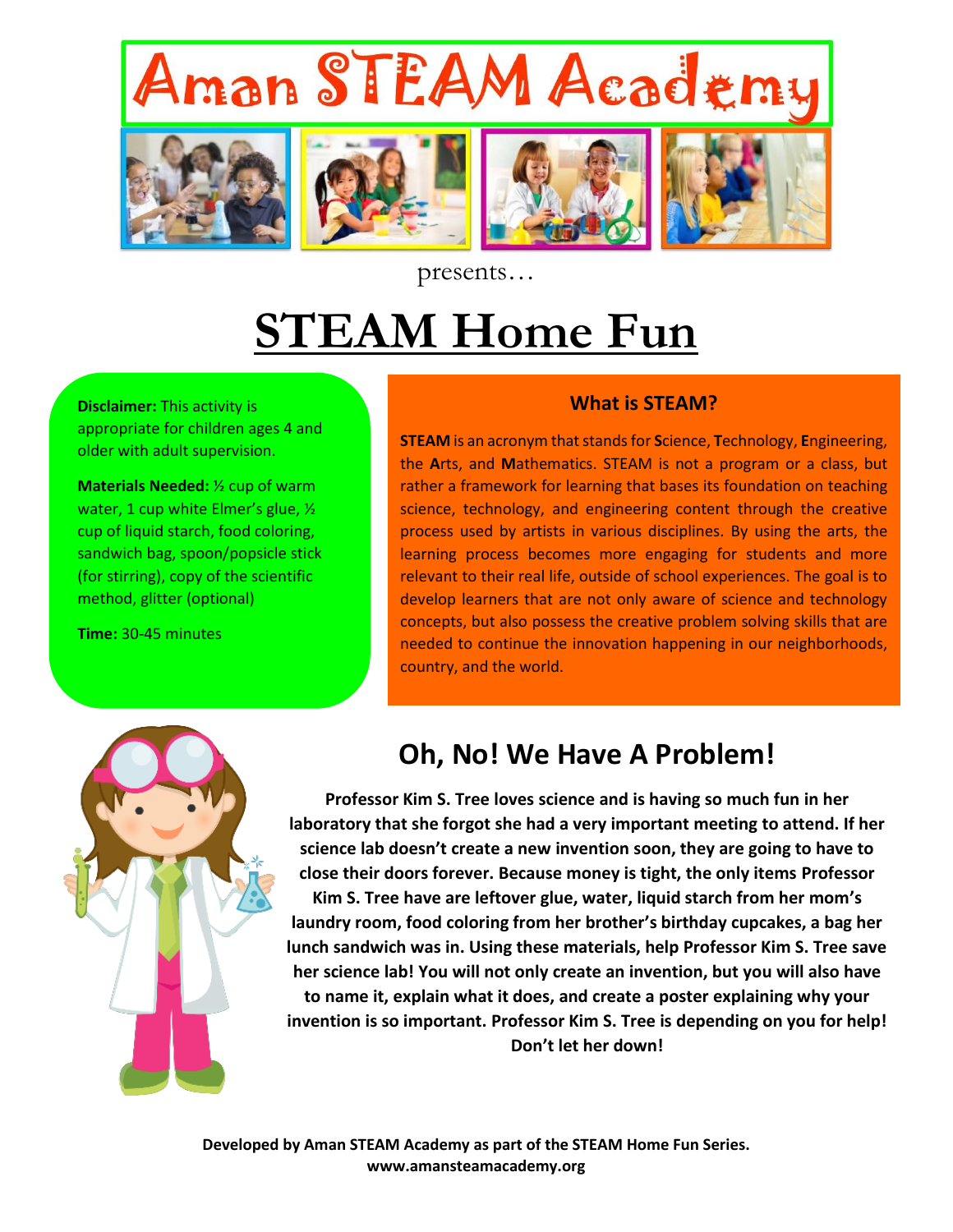

**Developed by Aman STEAM Academy as part of the STEAM Home Fun Series. www.amansteamacademy.org**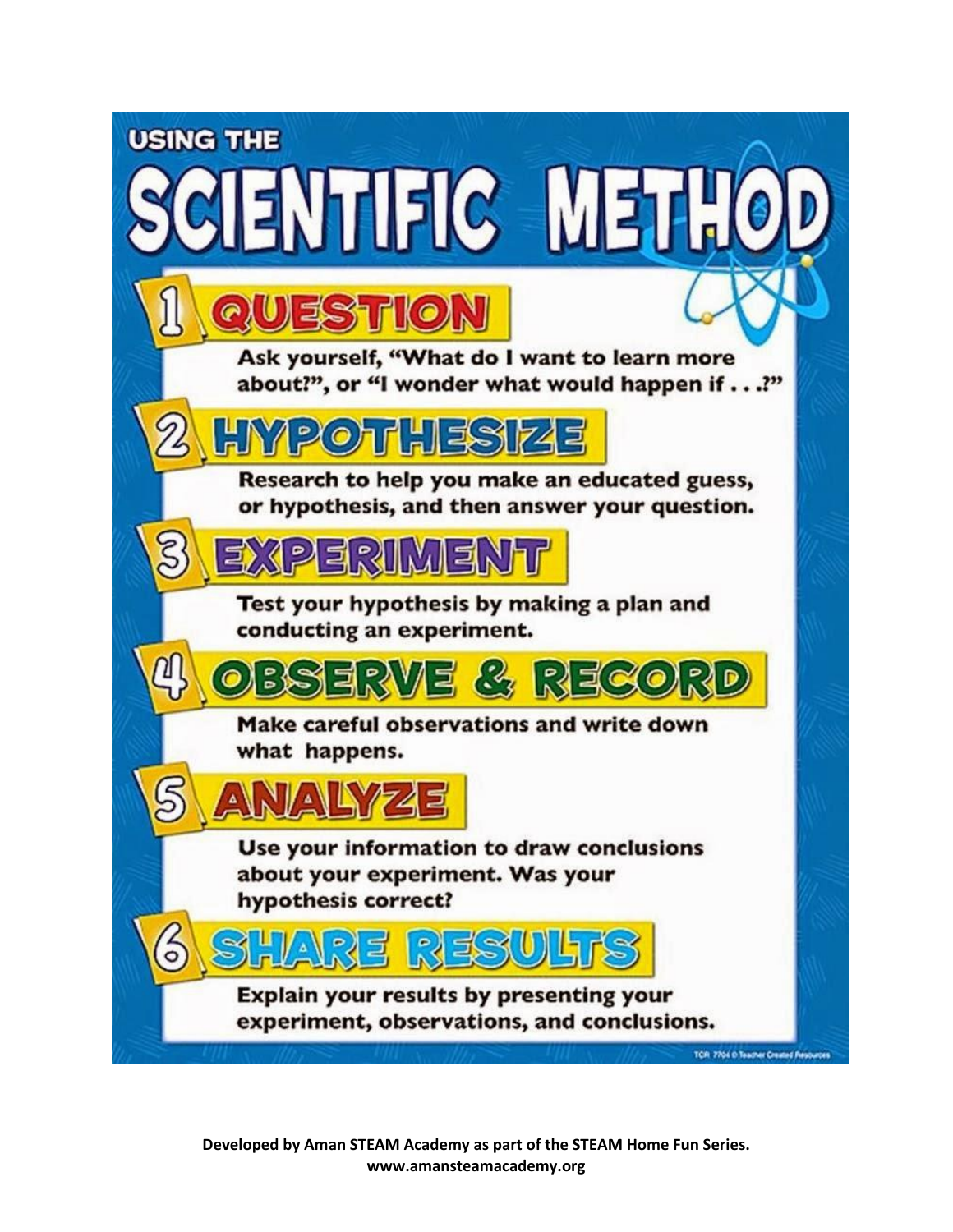

**These words will be helpful to learn and use throughout this activity.**

| Word              | Meaning               | Used in a sentence    |
|-------------------|-----------------------|-----------------------|
| Scientific method | a process for         | Scientists use the    |
|                   | experimenting that is | scientific method to  |
|                   | used to make          | help them solve       |
|                   | observations and      | problems.             |
|                   | answer questions      |                       |
| Experiment        | Something you do to   | I did an experiment   |
|                   | answer a question     | to figure out why my  |
|                   |                       | dog barks when        |
|                   |                       | someone rings the     |
|                   |                       | doorbell.             |
| Hypothesis        | A temporary           | My hypothesis is that |
|                   | prediction that is    | water left in a bowl  |
|                   | tested to prove       | for a long time will  |
|                   | whether it is true or | eventually disappear. |
|                   | not                   |                       |
| Flubber           | A special type of     | We play with flubber  |
|                   | slimy goo that is     | in science class.     |
|                   | made up polymers      |                       |
| Polymer           | A polymer is a        | Glue is a polymer.    |
|                   | substance made up     |                       |
|                   | of many smaller       |                       |
|                   | substances that are   |                       |
|                   | joined together       |                       |

**Developed by Aman STEAM Academy as part of the STEAM Home Fun Series. www.amansteamacademy.org**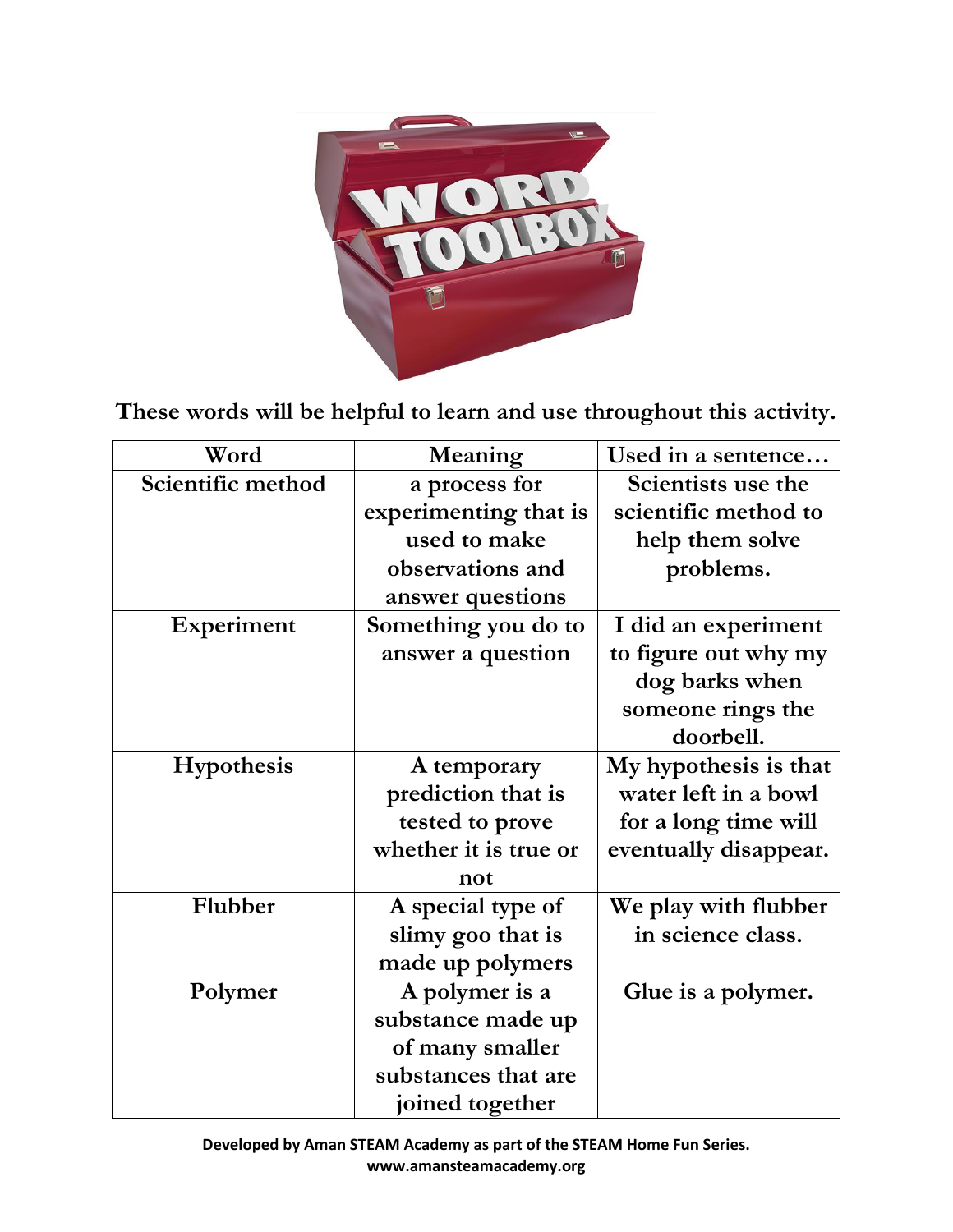## **Doing the Activity**

- 1. The purpose of an experiment is to answer a question or solve a problem. What problem are you trying to solve?
- 2. Read over the steps of the scientific method and explain that because you are scientists you are going to use the scientific method to help Professor Kim S. Tree.
- 3. With your child, look at the materials you have and make a guess about what will happen if you mix all of the materials together. Explain that their guess is what scientists call a hypothesis or prediction.
- 4. Begin to mix the materials together, being sure to show your child what is happening in each step. A real scientist would have a science journal that they were keeping these notes in.
- 5. After mixing this mixture well, ask your child what do they notice? What does it feel like? What can it do? What happens if you roll it or make it flat? Are they surprised by what they have?
- 6. Now it is time to name your invention and come up with three reasons it should be sold in stores.
- 7. Once you have the name and the three reasons, create a poster on either notebook paper or poster board.

**Note: The mixture that has been created is actually a polymer named flubber. This is a safe product for children to play with. However, it** 

**is not properly stored, the mixture will break down into its original form and may become powdery. When not being used, place the flubber inside a sandwich bag or plastic container.** 



**Developed by Aman STEAM Academy as part of the STEAM Home Fun Series. www.amansteamacademy.org**